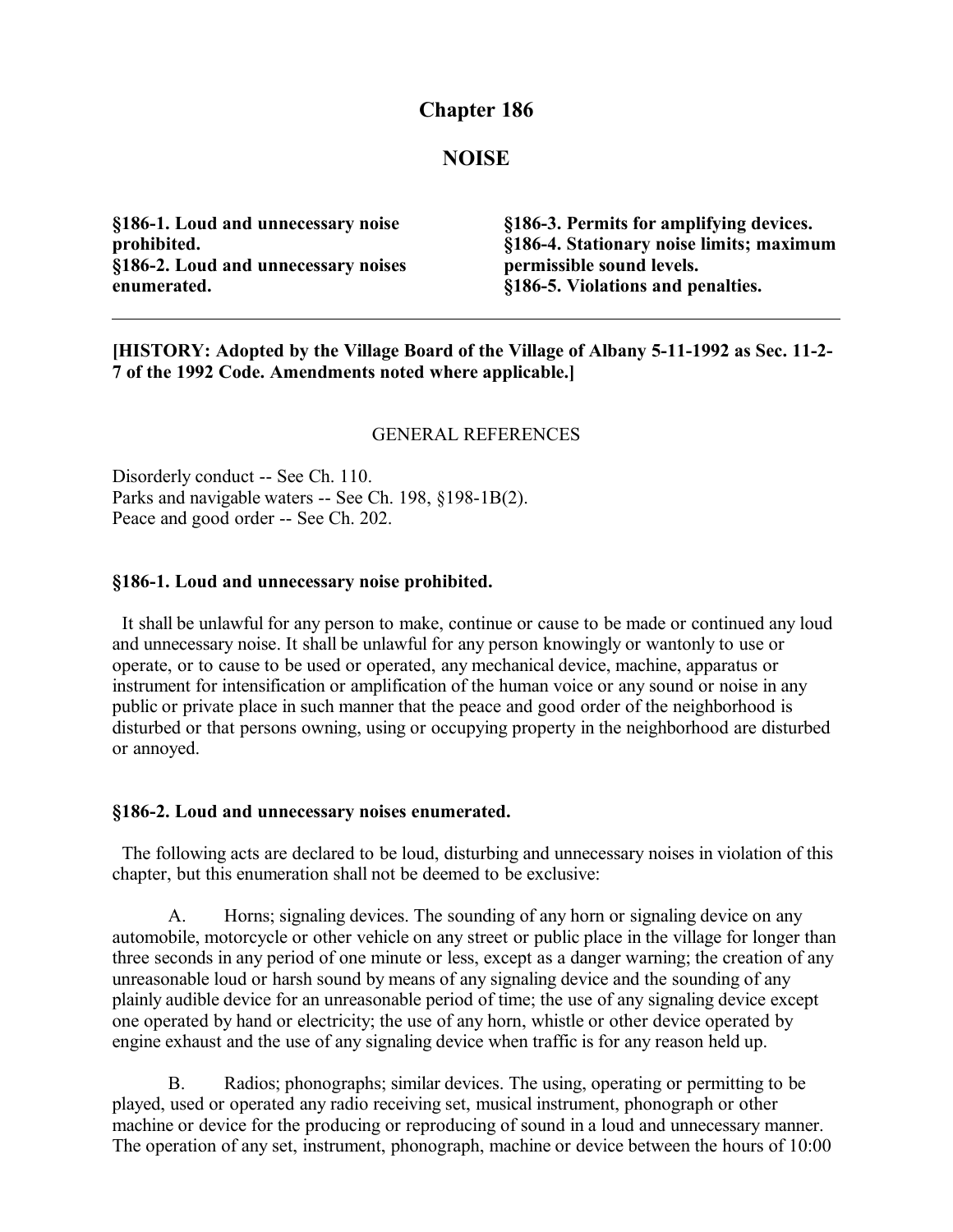p.m. and 7:00 a.m. in a manner as to be plainly audible at the property line of the building, structure or vehicle in which it is located shall be prima facie evidence of a violation of this chapter.

C. Loudspeakers, amplifiers for advertising. The using, operating or permitting to be played, used or operated of any radio receiving set, musical instrument, phonograph, loudspeaker, sound amplifier or other machine or device for the producing or reproducing of sound which is cast upon the public streets for the purpose of commercial advertising or attracting attention of the public to any building or structure. Announcements over loudspeakers can only be made by the announcer in person and without the aid of any mechanical device.

D. Animals; birds. The keeping of any animal or bird which causes frequent or longcontinued unnecessary noise.

E. Steam whistles. The blowing of any steam whistle attached to any stationary boiler except to give notice of the time to begin or stop work or as a warning of fire or danger or upon request of proper village authorities.

F. Exhausts. The discharge into the open air of the exhaust of any steam engine, stationary internal combustion engine or motorboat except through a muffler or other device which will effectively prevent loud or explosive noises therefrom.

G. Construction or repair of buildings. The erection (including excavation), demolition, alteration or repair of any building as well as the operation of any pile driver, steam shovel, pneumatic hammer, derrick, steam or electric hoist or any other similar equipment attended by loud or unusual noise other than between the hours of 7:00 a.m. and 10:00 p.m. on weekdays; provided, however, that the Chief of Police or Superintendent of Public Works shall have the authority, upon determining that the loss or inconvenience which would result to any party in interest would be extraordinary and of such nature as to warrant special consideration, to grant a permit for a period necessary, within which time such work and operation may take place within the hours of [1](#page-1-0)0:00 p.m. to  $7:00$  a.m.<sup>1</sup>

H. Schools, courts, churches and hospitals. The creation of any excessive noise on any street adjacent to any school, institution of learning, church or court, while in use, or adjacent to any hospital, which unreasonably interferes with the normal operation of that institution or which disturbs or unduly annoys patients in the hospital, provided that conspicuous signs are displayed in those streets indicating a school, hospital or court street. No person, while on public or private grounds adjacent to any building, or while within any building in which a school or any class thereof is in session, shall willfully make or assist in the making of any noise or diversion which disturbs or tends to disturb the peace or good order and operation of such school session or class thereof.

I. Exceptions. The provisions of this section shall not apply to:

(1) Any vehicle of the village while engaged in necessary public business.

(2) Excavations or repairs of streets or other public construction by or on behalf of the village, county or state at night when public welfare and convenience renders it impossible to perform such work during the day.

(3) The reasonable use of amplifiers or loudspeakers in the course of public addresses which are noncommercial in nature.

<span id="page-1-0"></span><sup>&</sup>lt;sup>1</sup> Editor's Note: Amended at time of adoption of Code (see Ch. 1, General Provisions, Art. I).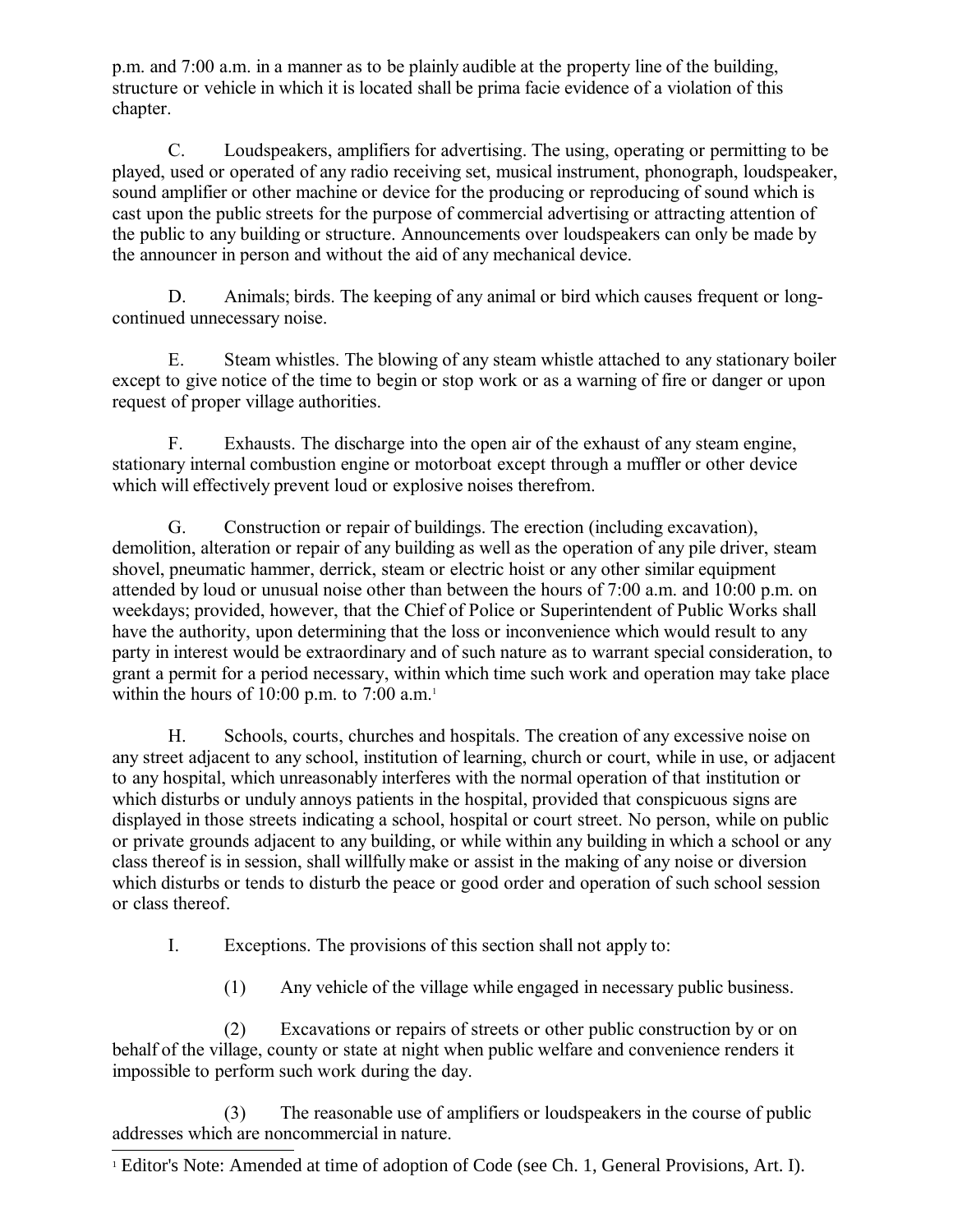## **§186-3. Permits for amplifying devices.**

A. Permit required. The use of loudspeakers or amplifying devices on the streets or in the parks of the Village of Albany is prohibited unless the party desiring to use such loudspeaker or amplifying device first obtains a permit from the Chief of Police.

B. Grounds or reasons for denial or allowance. The Chief of Police shall have the authority to revoke such permit when he believes such loudspeaker or amplifying device is becoming a nuisance because of the volume, the method in which it is being used or the location in which it is being operated.

C. Time restrictions. The Chief of Police shall not grant a permit to use a loudspeaker or amplifying device before the hours of 9:00 a.m. or after 10:00 p.m. No permit shall be granted to anyone who, in the opinion of the Chief of Police, uses said loudspeaker or amplifying device in such a manner or for such a purpose as to constitute a nuisance.

### **§186-4. Stationary noise limits; maximum permissible sound levels.**

A. Noise from a stationary source shall not exceed the following standards for maximum sound pressure levels measured at the property line:

| Zone        | <b>Noise Rating-Daytime</b><br>(decibels) | <b>Noise Rating-Nighttime</b><br>(decibels) |
|-------------|-------------------------------------------|---------------------------------------------|
| Residential | 70                                        | 60                                          |
| Commercial  | 75                                        | 70                                          |
| Industrial  | 100                                       | 100                                         |

B. Ambient noise is the all-encompassing noise associated with a given source, usually being a composite of sounds with many sources near and far, but excluding the noise source being measured. Ambient noise by five decibels in any octave band is to be designated excessive.

C. Pure tones and impulsive noises are factors. Five noise rating numbers shall be taken from the table in Subsection A above if the subject noise consists primarily of a pure tone or if it is impulsive in character.

## **§186-5. Violations and penalties.**

A. Attempt.

(1) Whoever attempts to commit an act prohibited by this chapter may be required to forfeit amounts not to exceed 1/2 the maximum penalty for the completed act.

(2) An attempt to commit an act prohibited by this chapter requires that the actor have an intent to perform acts and attain a result which, if accomplished, would constitute a